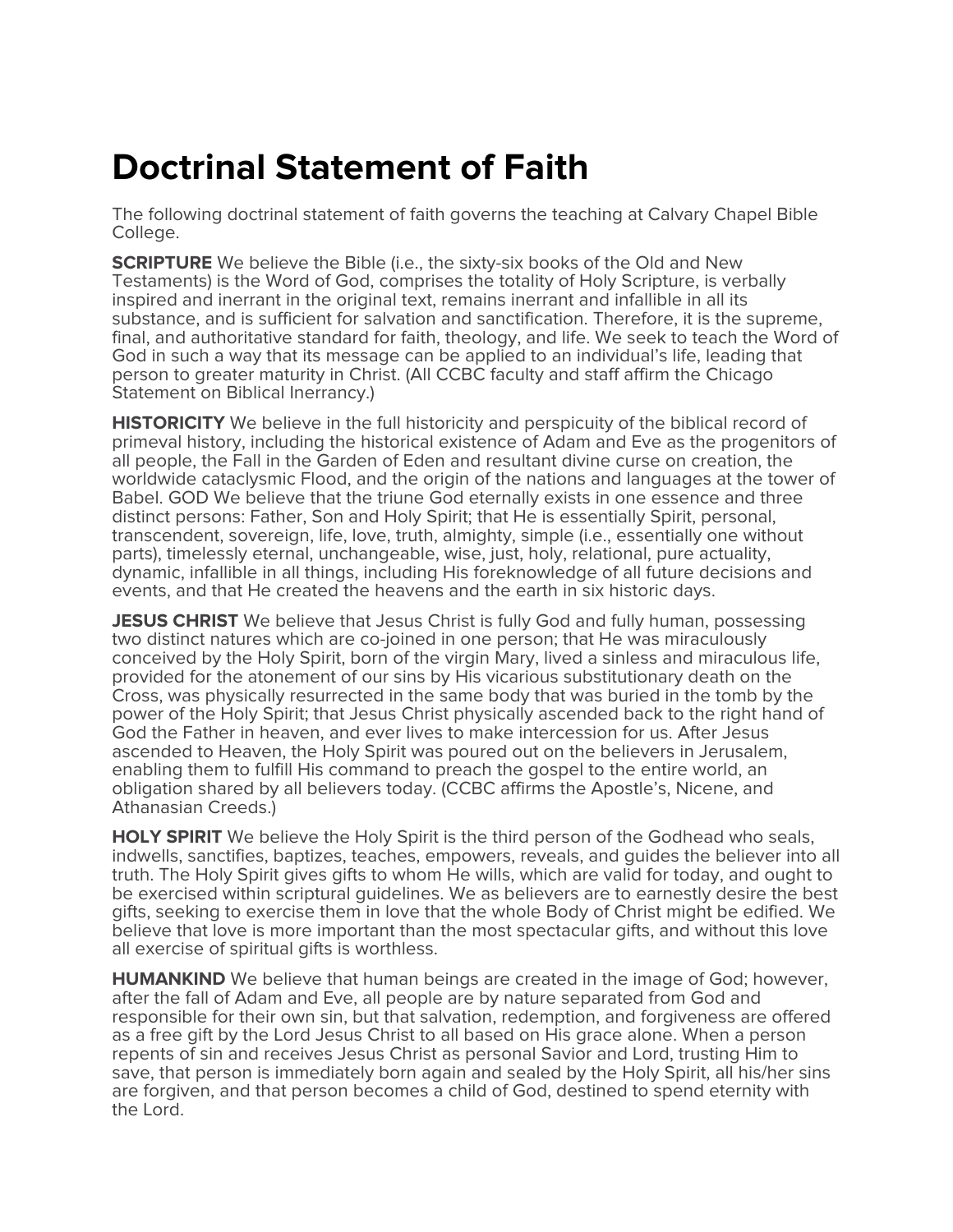**SALVATION** Salvation is initiated, attained, and procured by God through the death of Christ on the Cross for our sins and His resurrection from the dead. The salvation Christ offers is available to all, and is received freely by grace alone and through faith in Christ alone, apart from good works, thereby justifying and indwelling the believer.

**THE CHURCH** The universal Church is an organic body composed of all believers, both living and dead, who have been sealed by the Holy Spirit through faith in Jesus Christ for salvation. The church has the responsibility to worship the Lord and share the good news of Christ's death and resurrection to the world, making disciples, baptizing believers, and teaching them to observe sound doctrine and live a morally pure life. We believe church government should be simple rather than a complex bureaucracy, with the utmost dependence upon the Holy Spirit to lead, rather than on fleshly promotion or worldly wisdom. The Lord has given the church two ordinances which are to continue until He returns — adult baptism by immersion and Holy Communion. Water baptism is not necessary for salvation, and cannot remove sins, but is a picture of the salvation already received by the believer. We believe the only true basis of Christian fellowship is Christ's sacrificial agape love, which is greater than any secondary differences we possess, and without which we have no right to claim ourselves Christians.

**WORSHIP** We believe worship of God should be spiritual. Therefore, we remain flexible and yielded to the leading of the Holy Spirit to direct our worship. We believe worship of God should be inspirational. Therefore, we give great place to music in our worship. We believe worship of God should be intelligent. Therefore, our gatherings are designed with great emphasis upon the teaching of the Word of God that He might instruct us how He should be worshiped. We believe worship of God should be fruitful. Therefore, we look for His love in our lives as the supreme manifestation that we have been truly worshiping God in spirit and truth.

**CHRIST'S RETURN** We await the imminent rapture of the church and the Second Coming of Christ which will be physical, personal, visible, and premillennial. This motivates us toward evangelism, holy living, heart-felt worship, committed service, diligent study of God's Word, and regular fellowship.

**ETERNITY** We believe those who are saved by Jesus Christ will be with God forever in an everlasting conscious state of blessedness, reward, and satisfaction (heaven); those who do not personally trust in and receive the saving work of Christ by faith will be forever separated from God in an everlasting conscious state of torment (hell).

**SATAN** We believe there is a real, personal devil of great malevolence, cunning, and power, who seeks to deceive, tempt, kill, steal and destroy, yet his power is limited by God to only what God permits him to do; that the devil has been defeated positionally at the Cross of Christ, and will be defeated practically at Christ's glorious Second Coming which will eventuate in the permanent quarantine and punishment of the devil, the beast, and the false prophet, in the lake which burns with fire and brimstone.

**MARRIAGE & SEXUALITY** We believe that God created humankind as male and female, and that He created them different so as to complement and complete each other. God instituted monogamous, exclusive, faithful marriage between male and female as the foundation of the family and the basic structure of human society. We believe that marriage is exclusively the union of one genetic male and one genetic female, sanctioned by the state and evidenced by a marriage ceremony. We also believe that biblical marriage, thus defined, is the only legitimate and acceptable context for sexual relations. Hence, all other sexual activities such as, but not limited to, adultery, fornication, pre-marital sex, incest, polygamy, homosexuality, transgenderism, bisexuality, cross-dressing, pedophilia and bestiality are inconsistent with the teachings of the Bible. Further, lascivious behavior, the creation, viewing and/or distribution of pornography are